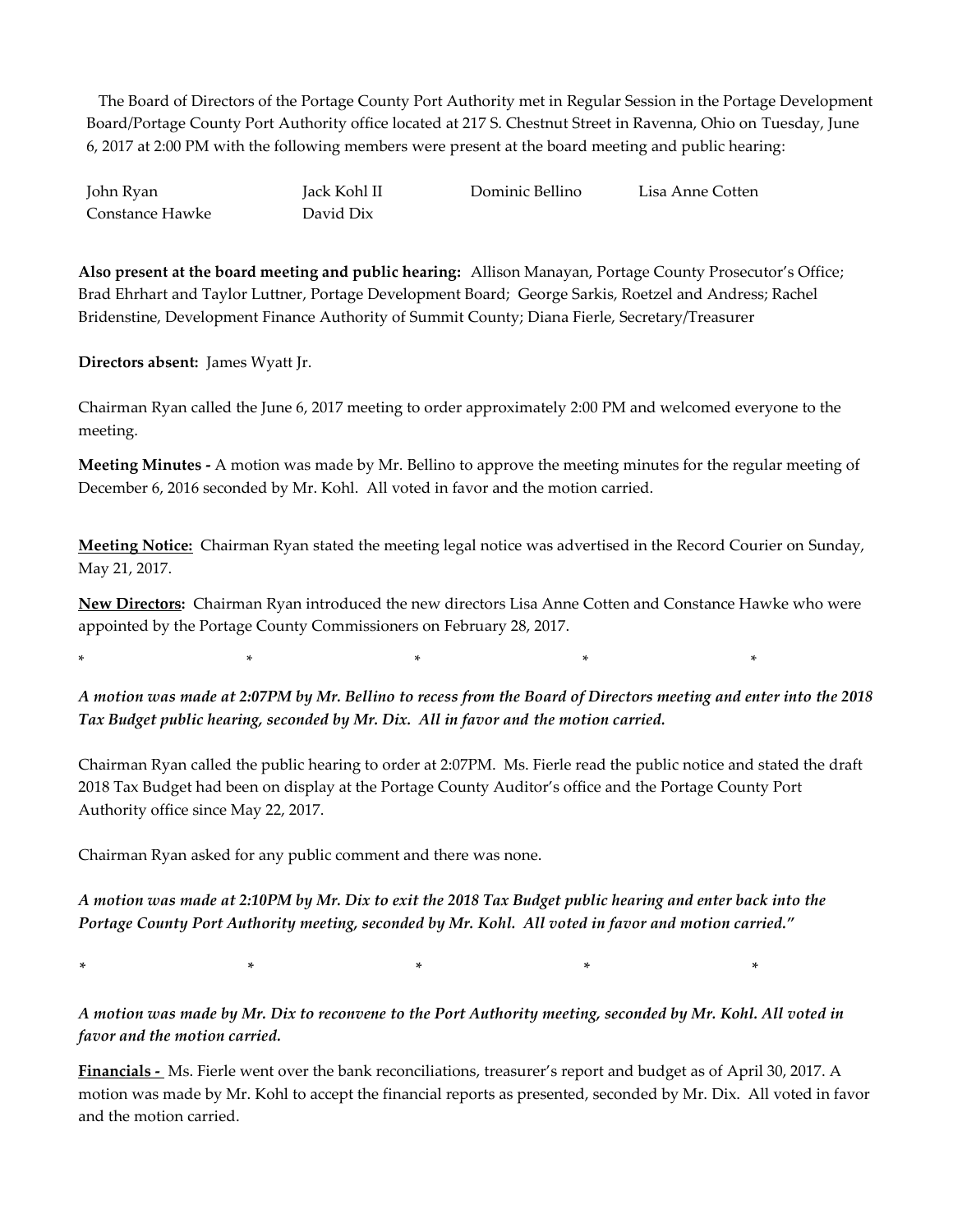**Portage Development Board President's report -** Mr. Ehrhart spoke about several projects that the Portage Development Board is working on. He stated we are working on several projects for the port authority and it's possible we will be scheduling a special meeting in the next month to approve a project or two. Mr. Ehrhart described the projects but could not give out names as the projects are still confidential. Ms. Cotten stated that activity has also picked up at the bank.

**Legal Counsel, Denise Smith's report** – Allison Manayan attended for Denise Smith and did not have a report.

**Finance-Audit Committee** – Mr. Bellino stated that the committee met prior to the board meeting and went over the financials and the draft 2018 tax budget. The draft tax budget will be presented later for approval.

## **DISCUSSION ITEMS**

**Ravenna Property Update** – There was some discussion regarding the Ravenna property. There are no plans yet for this property.

**Brimfield Project** – Mr. Sarkis attended the meeting to explain the project in Brimfield Township. It is a mixed use with retail in the front and light industrial in the rear. Menards and Meijer plans to build on the property and there will also be some out parcels in the front of those stores. The Development Finance Authority of Summit County has been asked for their assistance with financing the project. Mr. Sarkis brought the Cooperative Agreement to be signed by Chairman Ryan and Ms. Fierle, along with the resolution to be approved by the port authority directors. Mr. Sarkis stated that this project will work a lot like the Cascades of Brimfield, which was paid off this year and early. **A motion was made by Mr. Bellino to approve the project and Cooperative Agreement, seconded by Mr. Kohl. All voted in favor and the motion carried.**

**10 year anniversary report** – Ms. Luttner presented a draft of the 10 year report and explained some of the items are still being worked on. We plan to put in a few more pictures and get a couple more quotes. What she asked for today was if there was any another changes that the board thought should be made. A few errors were found. Ms. Luttner stated that those will be corrected. The board thought it was an attractive report with a lot of information. The board asked her to make the changes and send it out to them one more time for review. To print 250 copies the cost is \$590, and for 500 copies the cost is \$632.

**Portage Development Board – Locate. Stay. Grow 2017** – Ms. Fierle explained that the Portage Development Board is in the process of scheduling their annual event. As last year, awards will be given out for Port Authority projects too. Chairman Ryan stated that Mr. Kohl handed out two awards for the Port Authority projects at last year's event. Ms. Fierle said that last year the port authority was one of the sponsors at \$500 and the Portage Development Board is asking that the port authority sponsor at the same level again this year. Chairman Ryan and Mr. Kohl stated that they attended last year and it was a really great event. *A motion was made by Mr. Bellino to sponsor the event again this year at \$500, seconded by Mr. Kohl. All voted in favor and the motion carried.*

**Letters from Huntington Bank** – Ms. Fierle stated that she received the two letters from Huntington Bank regarding depositing our funds in their bank. Ms. Fierle isn't sure what the letters are all about since we already have our accounts at Huntington Bank. Chairman Ryan stated that he thinks they are playing catch up with these letters and that we should have received earlier. Ms. Fierle stated that she will follow up with the bank and Denise Smith to see what we are supposed to do with these letters.

**HB 455 (131st General Assembly)** – Ms. Fierle and Mr. Sarkis discussed this bill. It appears changes have been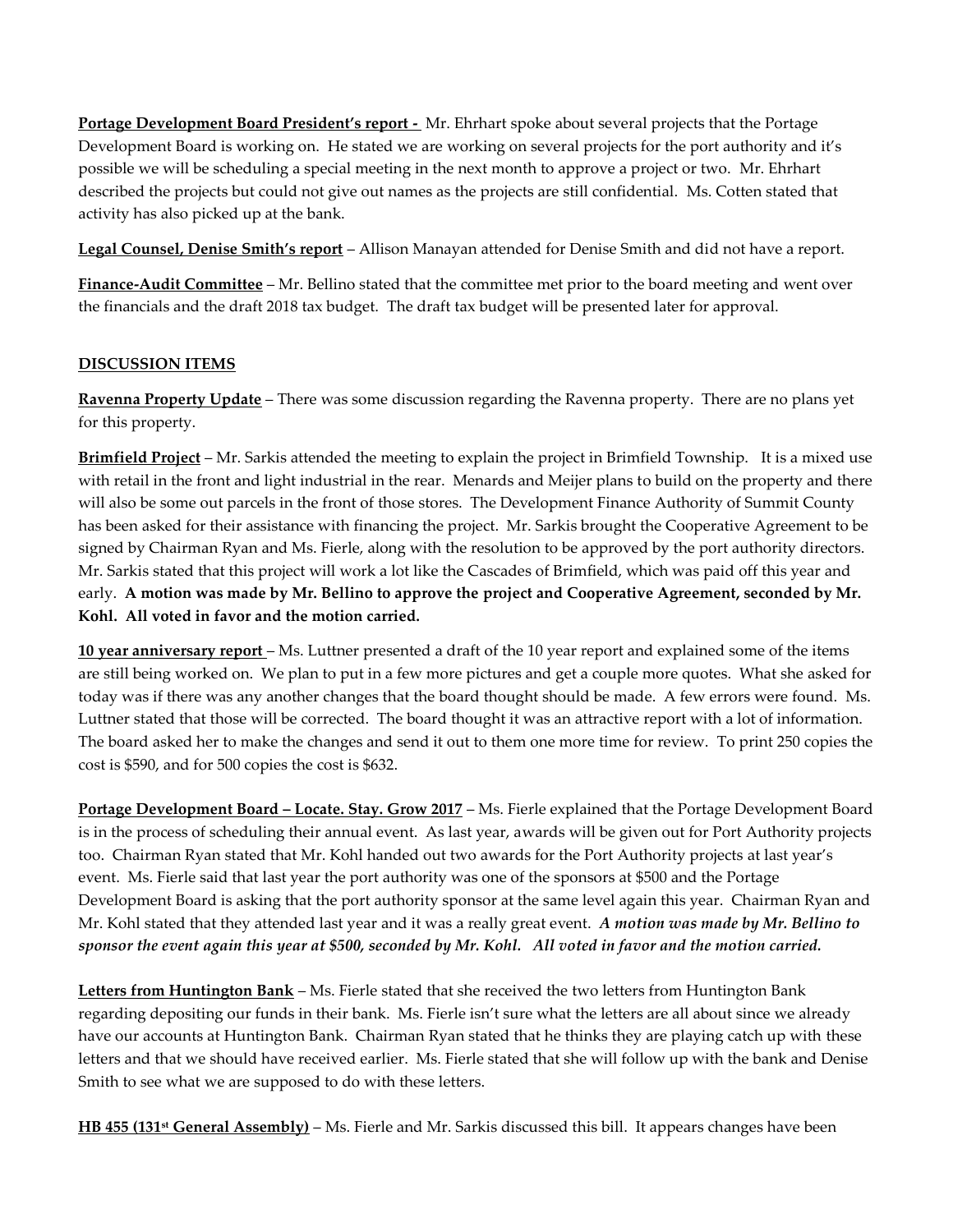made so that port authority directors can attend meetings by video conference or by teleconference. Ms. Fierle stated that she will work with Attorney Smith on this because changes would have to be made to our By-Laws to allow this to happen.

**Preferred Contractor Policy** – Ms. Fierle stated that she is working on this with Attorney Smith and hopes to have documents ready for the next meeting.

## **CONSIDERATION OF NEW RESOLUTIONS AND MOTIONS**

**2018 Tax Budget** –After the Finance/Audit Committee meeting and the public hearing, **a motion was made by Mr. Bellino to approve the 2018 tax budget as presented by the Finance Committee, seconded by Mr. Kohl. All voted in favor and the motion carried.** Approved by Resolution 17-001.

**Maplecrest Project in Brimfield** - Resolution for the Cooperative Agreement between the Development Finance Authority of Summit County and the Portage County Port Authority**. A motion was made by Mr. Bellino to approve the Cooperative Agreement, seconded by Mr. Kohl. All voted in favor and the motion carried.** Approved by Resolution 17-002.

**Lallathin's Law Services** – Lallathin's offered the port special pricing if we paid for the mowing season up front. Chairman Ryan signed off on the agreement so we could get started with the mowing. Mr. Ehrhart stated that we would be paying less this year for the mowing due to the discount. **A motion was made by Mr. Bellino to approve the agreement contingent upon the port receiving a letter from the company stating if anything happens to the business the port will receive reimbursement or the company will make sure they live up to the agreement with the mowing, seconded by Mr. Kohl. All voted in favor and the motion carried***.* Approved by Resolution 17-003.

## **Journal Entries - June 6, 2017**

**10 Year Report** - A motion was made by Mr. Kohl to move forward with the report contingent upon making the corrections and additions discussed. When final version is received, Ms. Luttner is to send the report to the directors for one more review. If the directors are satisfied with the document Ms. Luttner may forward the report for printing of 500 copies not to exceed \$632, seconded by Mr. Dix. All voted in favor and the motion carried.

**Ad in the Chamber Directory** – PDB previously asked Chairman Ryan if the Port Authority would be interested in sharing an ad with PDB in the 2017 Chamber Directory. Chairman Ryan stated as long as the money was in the budget he would be willing to share in the ad. The total cost of the ad was \$675. By sharing the cost is will be \$337.50 for each the port authority and PDB. **A motion was made by Mr. Dix to ratify Chairman Ryan's decision, seconded by Mr. Bellino. All voted in favor and the motion carried**.

**Sponsorship for PDB's Locate. Stay. Grow. 2017 –**A motion was made by Mr. Bellino to sponsor the event at the \$500 level again, seconded by Mr. Kohl. All voted in favor and the motion carried.

### **CORRESPONDENCE**

An e-mail was received by Patrick O'Malia regarding port financing by out of state organizations. Mr. O'Malia asked that we contact our state senators opposing out of state organizations coming in to our communities and financing projects. The port authority directors agreed that Ms. Fierle should ask the Ohio Port Authority Council if they have samples of letters that we can send to our senators.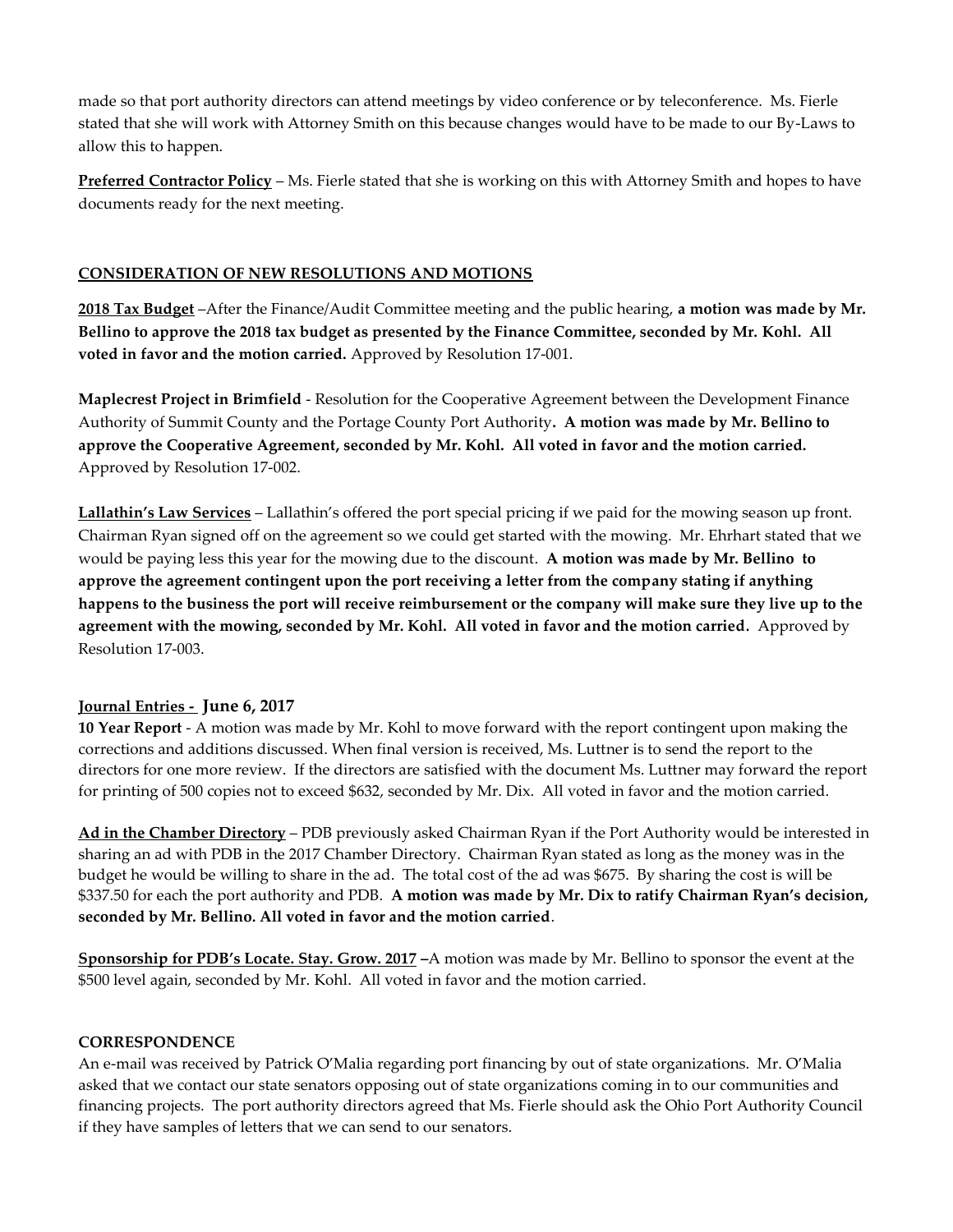### **OTHER**

**Sunshine Law training** – Ms. Fierle stated that she and Ms. Luttner attended the Sunshine Law training regarding Ohio Public Records and Open Meetings law on April 28, 2017.

Ms. Fierle pasted out an updated spreadsheet with the port authority directors contact information.

Ms. Fierle gave the dates for the port meetings for the remainder of 2017.

#### **RESOLUTION NO. 17-001**

### **RE: ADOPTION OF PORTAGE COUNTY PORT AUTHORTIY PROPOSED TAX BUDGET FOR YEAR 2018.**

It was moved by Dominic Bellino seconded by Jack Kohl II that the following Resolution be adopted:

| <b>WHEREAS,</b>        | the Portage County Port Authority Proposed Tax Budget for 2018 was on display for public<br>viewing at the offices of the Portage County Port Authority on May 22, 2017 and the Portage<br>County Auditor on May 22, 2017, prior to the date of the public hearing; and                                                                                                                                   |
|------------------------|-----------------------------------------------------------------------------------------------------------------------------------------------------------------------------------------------------------------------------------------------------------------------------------------------------------------------------------------------------------------------------------------------------------|
| <b>WHEREAS,</b>        | a public hearing on the Portage County Port Authority Proposed Tax Budget for 2018, as<br>required by ORC 5705.30, was held on June 6, 2017 after being duly publicized on May 21,<br>2017 in a newspaper of general circulation (Record-Courier); now therefore be it                                                                                                                                    |
| <b>RESOLVED,</b>       | that the Portage County Port Authority Proposed Tax Budget for 2018 be and hereby is<br>adopted, and that a copy of this resolution and two copies of the Portage County Proposed<br>Tax Budget for 2018 be signed by the Portage County Port Authority Board of Directors and<br>forwarded to the County Auditor; and be it further                                                                      |
| <b>RESOLVED,</b>       | that the Board of Directors finds and determines that all formal actions of this Board<br>concerning and relating to the adoption of this resolution were taken in an open meeting of<br>this Board and that all deliberations of this Board that resulted in those formal actions were in<br>meeting open to the public in compliance with the law including Section 121.22 of the Ohio<br>Revised Code. |
| Voice Vote As Follows: |                                                                                                                                                                                                                                                                                                                                                                                                           |

Lisa Anne Cotten, yea; John Ryan, yea; Dominic Bellino, yea; Jack Kohl II, yea; Constance Hawke, yea; David Dix, yea; James A. Wyatt, Jr., absent;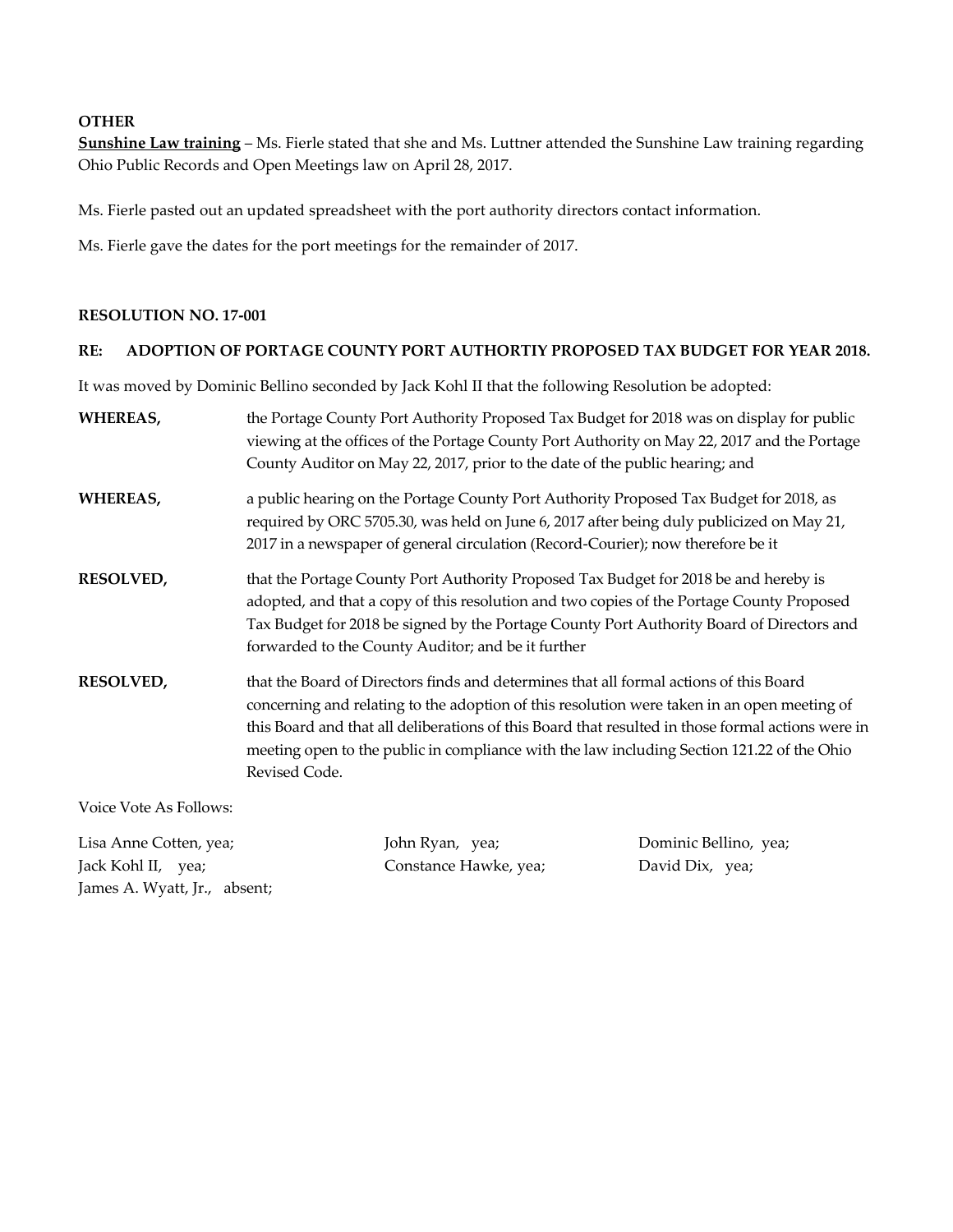#### **RESOLUTION NO.: 17-002**

**RE: A RESOLUTION REQUESTING THE ASSISTANCE OF THE DEVELOPMENT FINANCE AUTHORITY OF SUMMIT COUNTY WITH FINANCING THE COST OF A PUBLIC IMPROVEMENT PROJECT, CONSTITUTING PORT AUTHORITY FACILITIES, IN BRIMFIELD TOWNSHIP, TO SUPPORT A RETAIL DEVELOPMENT BY MAPLECREST, LLC, OR ITS ASSIGNS, ON THE FORMER MAPLECREST GOLF COURSE PROPERTY BY ISSUING DEVELOPMENT FINANCE AUTHORITY OF SUMMIT COUNTY JOBS & INVESTMENT FUND PROGRAM DEVELOPMENT REVENUE BONDS.**

It was moved by Dominic Bellino, seconded by Jack Kohl II, that the following resolution be adopted:

- **WHEREAS,** Maplecrest, LLC or its assigns (the "Developer") has (i) proposed the development a retail center on the former Maplecrest Golf Course (the "Development") located on Tallmadge Road in Brimfield Township, Portage County, Ohio, (ii) requested Portage County, Ohio (the "County") to exempt the Development from real property taxes under Ohio Revised Code Section 5709.78 and depositing a portion of payments in lieu of taxes ("PILOTS") into a tax increment fund of the County to support the issuance of revenue bonds to pay for public infrastructure improvements (the "Public Improvements") to support the Development, and (iii) requested the Development Finance Authority of Summit County (the "Summit Authority") to issue revenue bonds to be supported by a pledge of a portion of the PILOTS under its Jobs & Investment Fund Program (the "Bonds") to finance the costs of the Public Improvements;
- **WHEREAS,** the Portage County Port Authority (the "Portage Authority") wishes to request the assistance of the Summit Authority with financing the costs of the Public Improvements in support of the Development for the benefit of the Developer, which Public Improvements constitute "port authority facilities," as defined in Section 4582.21, Ohio Revised Code, by issuing the Bonds;
- **WHEREAS,** subject to the required approvals and authorizations by the Board of County Commissioners of the County and the Board of Directors of the Summit Authority (the "Public Approvals"), the Summit Authority has agreed to issue the Bonds to finance the costs of the Public Improvements; and
- **WHEREAS,** pursuant to, and as authorized under, Chapter 4582, Ohio Revised Code, including in particular Section 4582.43 and 4582.431 thereof, the Summit Authority and the Portage Authority wish to enter into a Cooperative Agreement to provide for the financing of the Public Improvements by the Summit Authority, subject to the conditions set forth in this resolution.

**RESOLVED,** by the board of directors (the "Board") of the Portage County Port Authority:

### **Findings and Determinations. This Board hereby finds and determines that:**

(a) The Developer is in need of assistance with the financing of the Public Improvements to support the Development.

(b) The Development will promote economic development and the health and welfare of the residents of the County within the jurisdictional boundaries of the Portage Authority, which is an authorized purpose of the Portage Authority.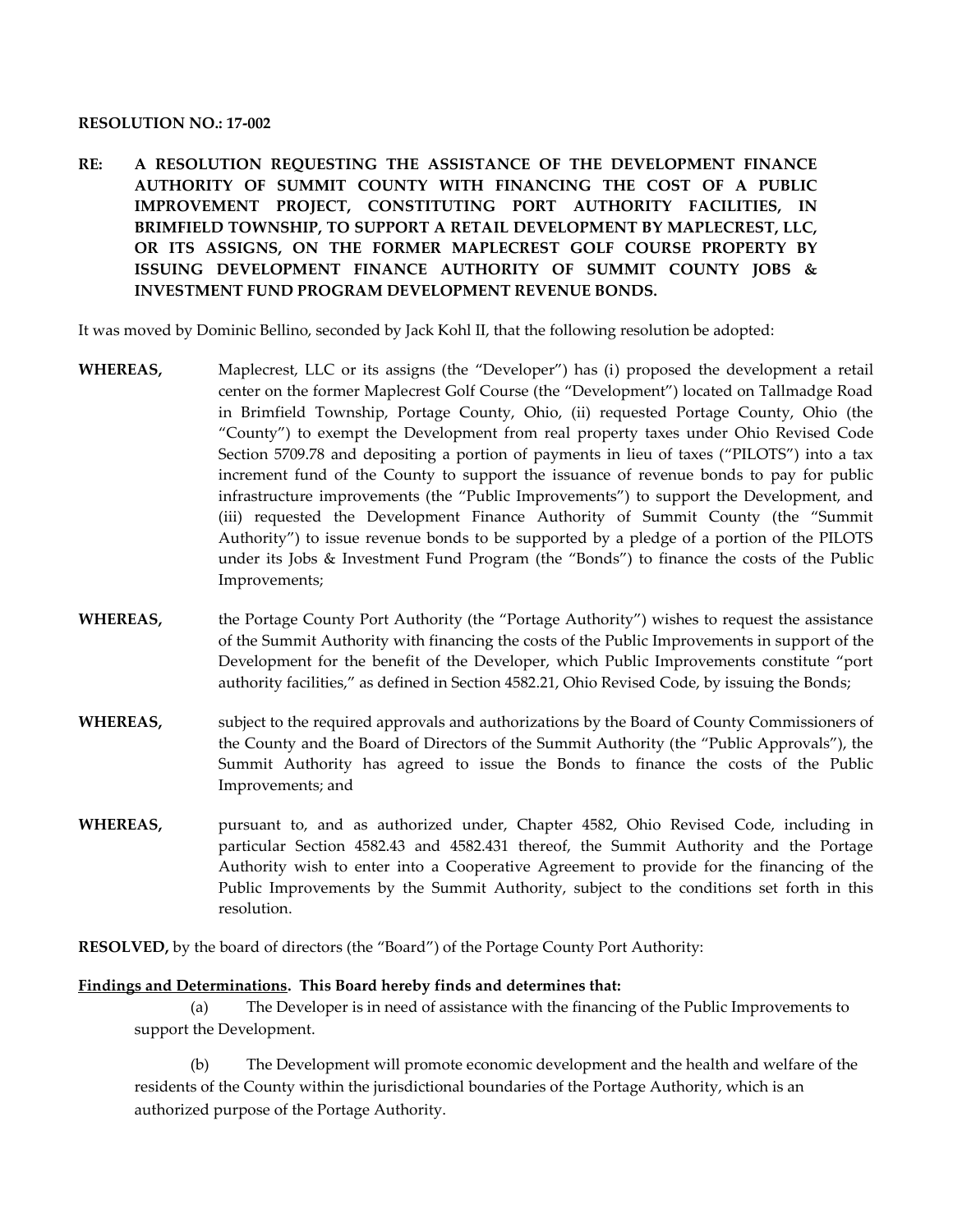(c) Subject to the Public Approvals, the Summit Authority has agreed, at the request of the Portage Port, to assist with financing the Public Improvement by issuing the Bonds.

(d) The provision of the Public Improvements will require the assistance of the Summit Authority.

**Cooperative Agreement. This Board hereby directs the Portage Authority to enter into the Cooperative Agreement, a form of which is on file with the Secretary of this Board, with such changes as shall approved by the Chairman of this Board, not be inconsistent with this resolution and not substantially adverse to the Portage Authority. The approval of the Cooperative Agreement shall be conclusively evidenced by its execution.**

**This Board further authorizes and directs the Chairman, the Fiscal Officer, or any other appropriate officer of the Portage Authority, alone or in conjunction with any of the others, to sign and deliver, on behalf of the Portage Authority, the Cooperative Agreement.**

**Effective Date. This resolution shall take effect immediately upon its enactment, and be it further.**

**RESOLVED,** that this Board finds and determines that all formal action of this Board concerning and relating to the adoption of this resolution were taken in open meeting of this Board and that all deliberations of this Board that resulted in those formal actions were in meeting open to the public in compliance with the law, including Section 121.22 of the Ohio Revised Code.

Voice vote was as follows:

Lisa Anne Cotten, yea; John Ryan, yea; Dominic Bellino, yea; Jack Kohl II, yea; Constance Hawke, yea; David Dix, yea; James A. Wyatt, Jr., absent;

# **RESOLUTION NO. 17-003**

# **RE: AGREE TO ENTER INTO AN AGREEMENT WITH LALLATHIN'S LAWN SERVICES, INC. FOR LAWN MOWING SERVICES FOR THE PORTAGE COUNTY PORT AUTHORITY'S PROPERTY LOCATED IN RAVENNA FOR THE YEAR 2017.**

It was moved by Dominic Bellino seconded by Jack Kohl II that the following resolution be adopted:

| <b>RESOLVED,</b> | that the Board of Directors enter into an Agreement for lawn mowing services from<br>Lallathin's Lawn Services, Inc. for the Port Authority property located in Ravenna for the<br>2017 season at a cost of Two thousand six hundred and ten dollars (\$2,610.00); and be it                                                                                                                              |
|------------------|-----------------------------------------------------------------------------------------------------------------------------------------------------------------------------------------------------------------------------------------------------------------------------------------------------------------------------------------------------------------------------------------------------------|
|                  | further                                                                                                                                                                                                                                                                                                                                                                                                   |
| <b>RESOLVED,</b> | that the Board of Directors finds and determines that all formal actions of this Board<br>concerning and relating to the adoption of this resolution were taken in an open meeting of<br>this Board and that all deliberations of this Board that resulted in those formal actions were in<br>meeting open to the public in compliance with the law including Section 121.22 of the Ohio<br>Revised Code. |